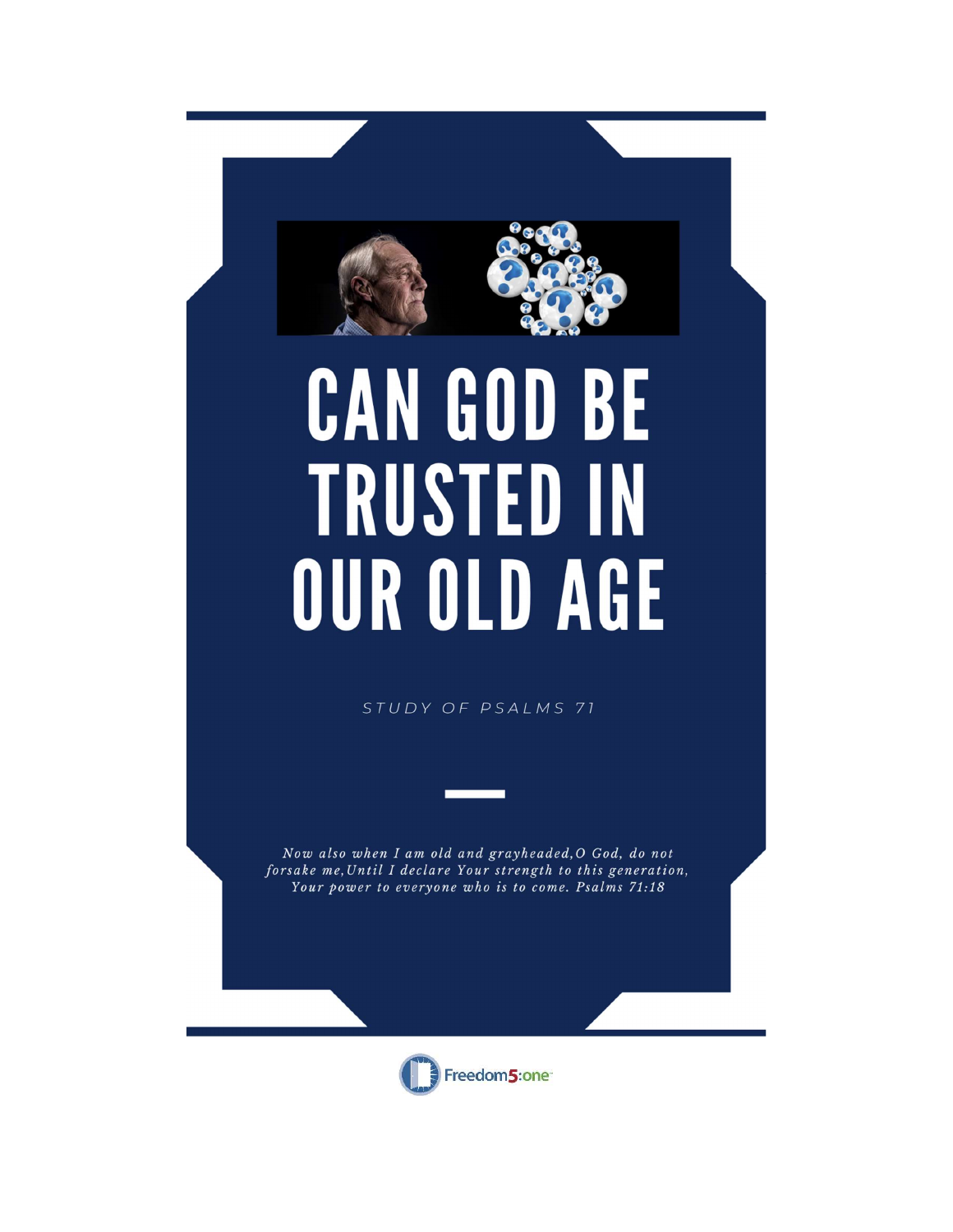The western idea of retirement is an interesting one, and to be honest, it may be one of the weaker ones out there. We are supposed to take care of our kids, our aging parents, needs in our faith communities, and the larger communities that we live in. At the same time, we are supposed to stockpile enough savings to carry us through 10, 20, or sometimes 30 non-working years referred to as retirement. Additionally, we are expected to live a long, healthy life, independent of all assistance from our grown children, our church, or our government.

This is the American Dream for retirement, and for some, they have been able to be prepared in this manner. However, for many of us, this is the American Nightmare full of shame, regret, and tremendous pressure.

How we wish we could go back and talk to our 22-year-old self and plead with him or her to put more money aside, but we can't. To our chagrin, our retirement days can be some of the scariest we have faced. Can God be trusted during these days?

In Isaiah 46 (NKJV), the Lord is speaking to Israel about how He took care of them when they were young and would continue to do so in their golden years.

<sup>3</sup> "Listen to Me, O house of Jacob,

And all the remnant of the house of Israel, who have been upheld by Me from birth, who have been carried from the womb:

- Even to your old age, I am He, and even to gray hairs I will carry you! I have made, and I will bear; Even I will carry, and will deliver you.
- <sup>5</sup> "To whom will you liken Me, and make Me equal and compare Me, that we should be alike?

Not only are there issues of trust, but one of the biggest challenges is around the area of contentment. Simply defined, contentment answers the question—" Am I happy with what I have?"

There seem to be stages of contentment that many people go through. Progress is slow, and backsliding is common.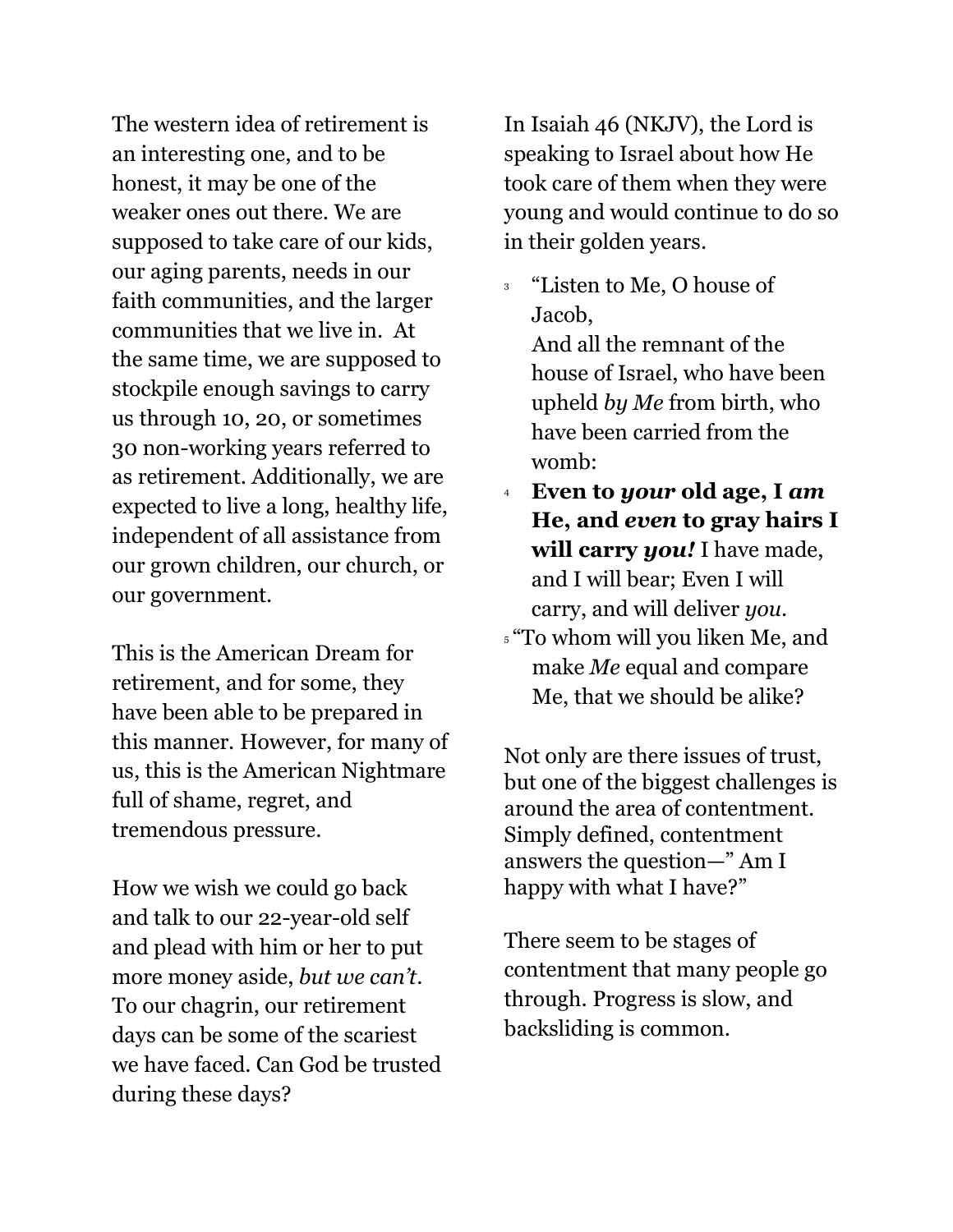Stage 1- Complaint – I am not happy with God's provision, so I complain. Secretly, I wonder how I got in this mess in the first place. I am not sure why, but I blame God for my situation. I am the unspiritual martyr. Glass is empty!

Stage 2- Compliant- I have resigned myself to difficulties and dutifully try to be faithful and patient. I am the suffering saint, but I do not like it. Externally, I put on a good face, but internally, I am not a happy camper. I have no choice! Glass is half-empty.

Stage 3- Confident- I have seen God work on my behalf so often, that I am growing in my willingness to wait on Him. Although, He still seems to be late a lot, but He has done it before, and He will deliver again. I am in a state of hardcore self-examination; maybe it is my expectations that need to be adjusted? Maybe, just maybe, God is providing all I need, but I have mixed up my wants and needs. When I am living paycheckto-paycheck it seems like I have done something wrong or God may be trying to tell me something. I am the re-orienting redeemed. Glass is half-full.

Stage 4- Content -I am challenged by, but acclimating to, the idea that having my basic needs (food and clothing) is enough. Anything beyond that is a not an expectation, but a blessing. I am beginning to understand that this fleeting life is a tune-up for Eden-revisited, which is what heaven is about. What I am longing for is not found in the materialistic gains of earth, but my heart's ache is for God and His Kingdom. Living on the financial edge is a blessing because it is an opportunity for me to stay close to the Lord and see Him actively involved in my life. I am the content Christian. I changed the glass, and the new glass is full!

As we work through the stages, what verses can we look to regarding the providence of God in our lives? There seems to be confusion in our hearts when it comes to what we can be confident of related to God's provision in our lives. What exactly has He promised? Are there truths in Scripture that we can leveraged so that we can be full of faith instead of doubt in times of financial need?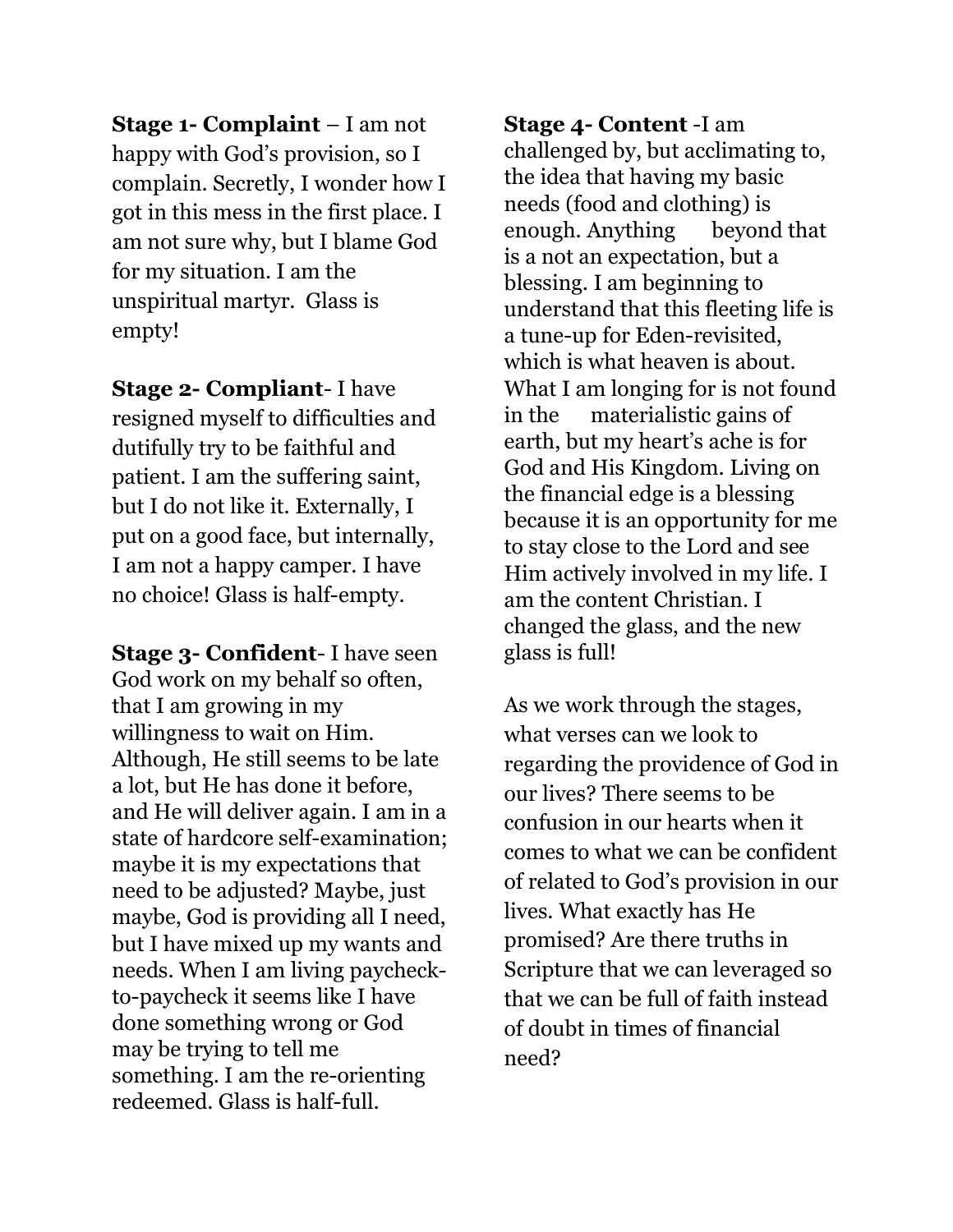However, the aging are experiencing new realities. Health and strength are waning. Finances are squeezing. Relationships are changing. Confidence is ebbing low. In our younger years, we may have had tremendous trust in the Lord, but now it is being put to the test. Can God be Trusted in our old age in our day-to-day life?

A.W. Tozer in The Knowledge of the Holy says, "Our insistence upon seeing ahead is natural enough, but it is a real hindrance to our spiritual progress. God has charged Himself with full responsibility for our eternal happiness and stands ready to take over the management of our lives the moment we turn in faith to Him."

Let's take a day-by-day look at Psalms 71 (NKJV) to see what God has to say on this matter. This passage is ascribed to David the king who was known by God as a man after His own heart. This study is intended to be taken at an exceedingly slow pace. We have divided the 24-verse Psalm into a 21-day study.

Join David as he thinks through this critical area from his new reality, perched on the porch in a rocking chair with a blanket in his lap.

Look at each section and write down your thoughts and questions related to the verses.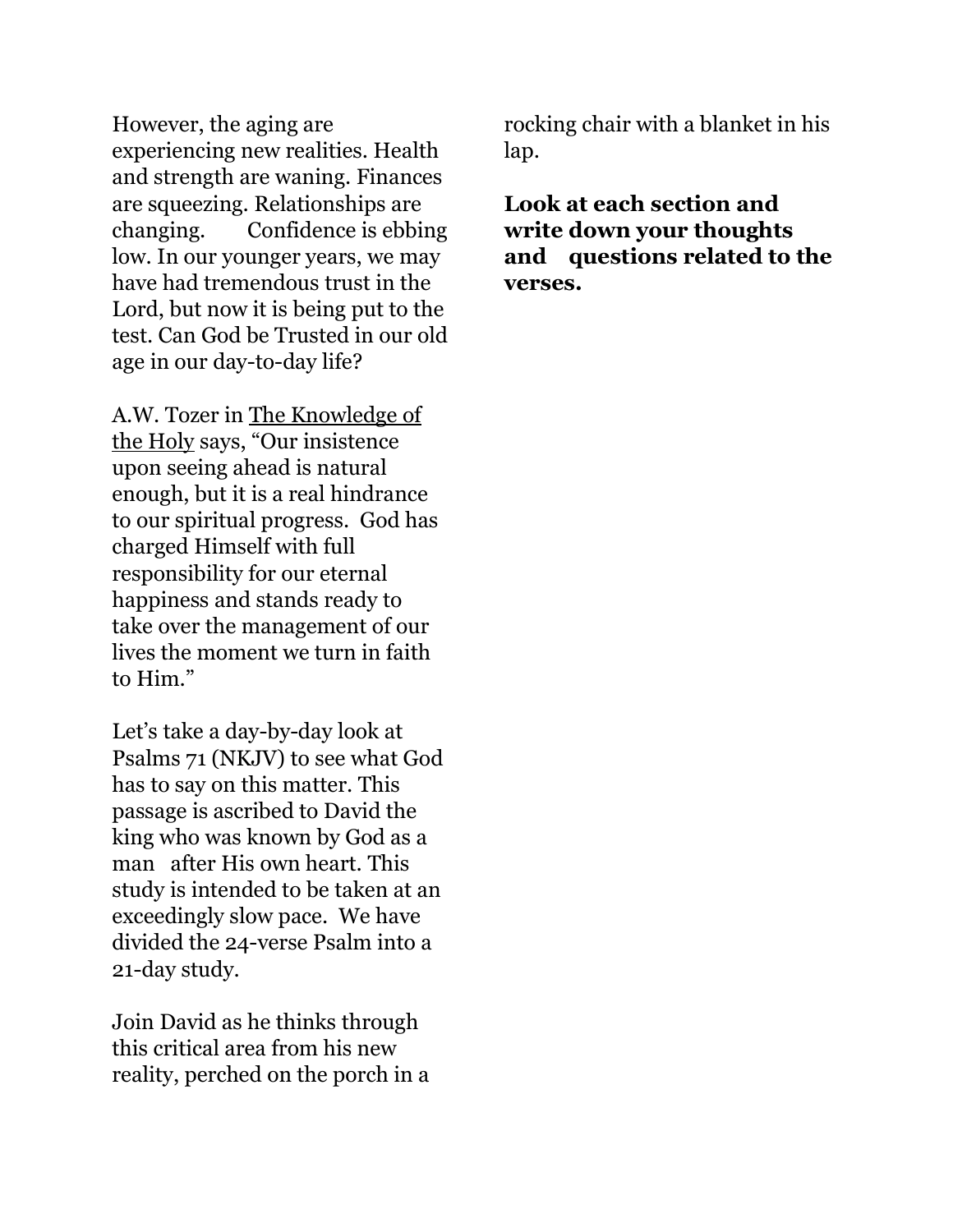1 In You, O Lord, I put my trust; Let me never be put to shame.

# Day 4

4 Deliver me, O my God, out of the hand of the wicked, Out of the hand of the unrighteous and cruel man.

## <u>Day 2</u>

2 Deliver me in Your righteousness, and cause me to escape; Incline Your ear to me, and save me.

## Day 5

5 For You are my hope, O Lord GOD; You are my trust from my youth.

# <u>) ay 3</u>

 $\overline{a}$ 

3 Be my strong refuge, To which I may resort continually; You have given the commandment to save me, For You are my rock and my fortress.

# Day 6

6 By You I have been upheld from birth; You are He who took me out of my mother's womb. My praise shall be continually of You.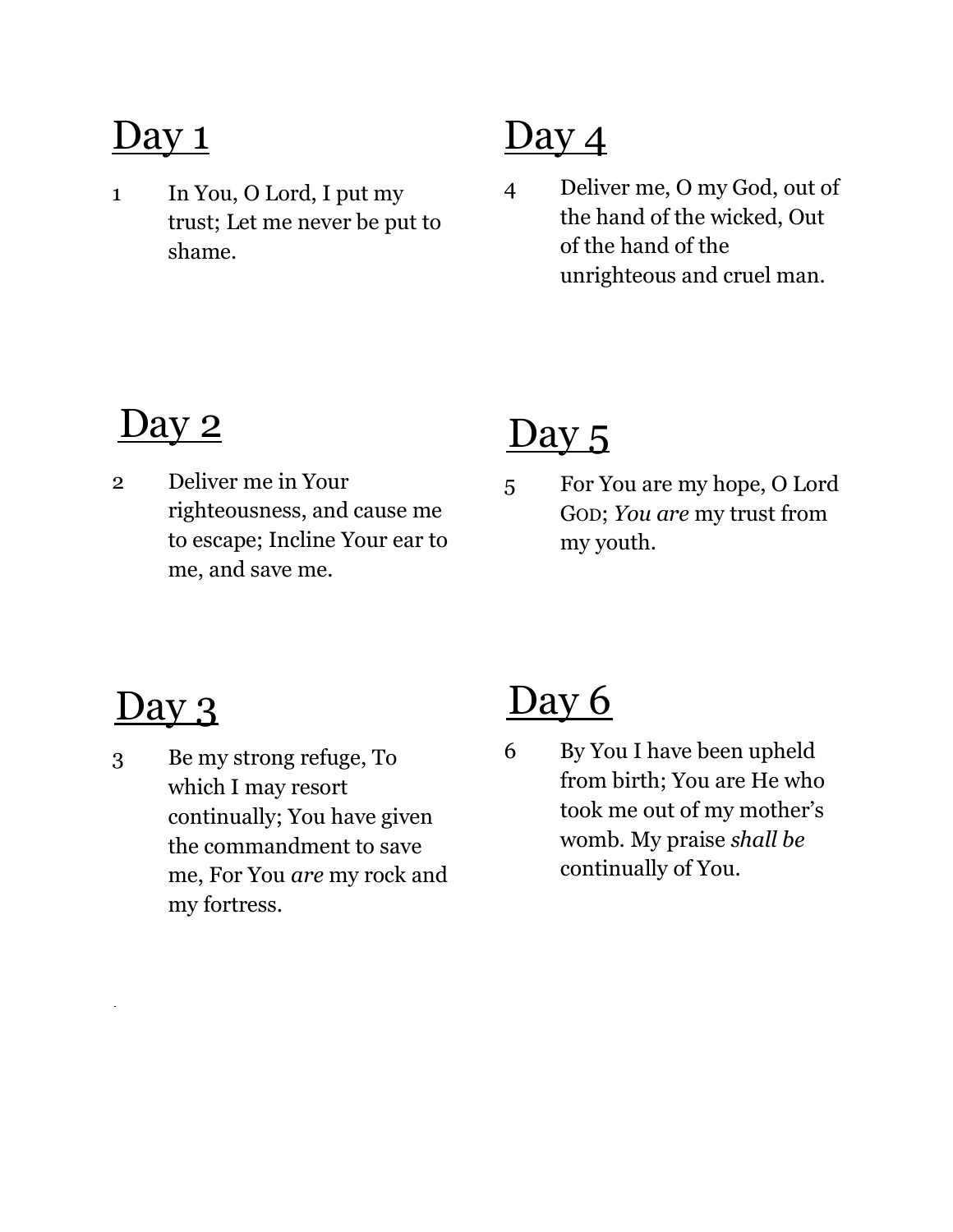7 I have become as a wonder to many, But You are my strong refuge.

# Day 8

8 Let my mouth be filled with Your praise And with Your glory all the day.

# Da<u>y</u> 10

- 10 For my enemies speak against me; And those who lie in wait for my life take counsel together,
- 11 Saying, "God has forsaken him; Pursue and take him, for there is none to deliver him."

## <u>Day 11</u>

12 O God, do not be far from me; O my God, make haste to help me!

## Day 9

9 Do not cast me off in the time of old age; Do not forsake me when my strength fails.

#### <u>Day 12</u>

13 Let them be confounded and consumed Who are adversaries of my life; Let them be covered with reproach and dishonor Who seek my hurt.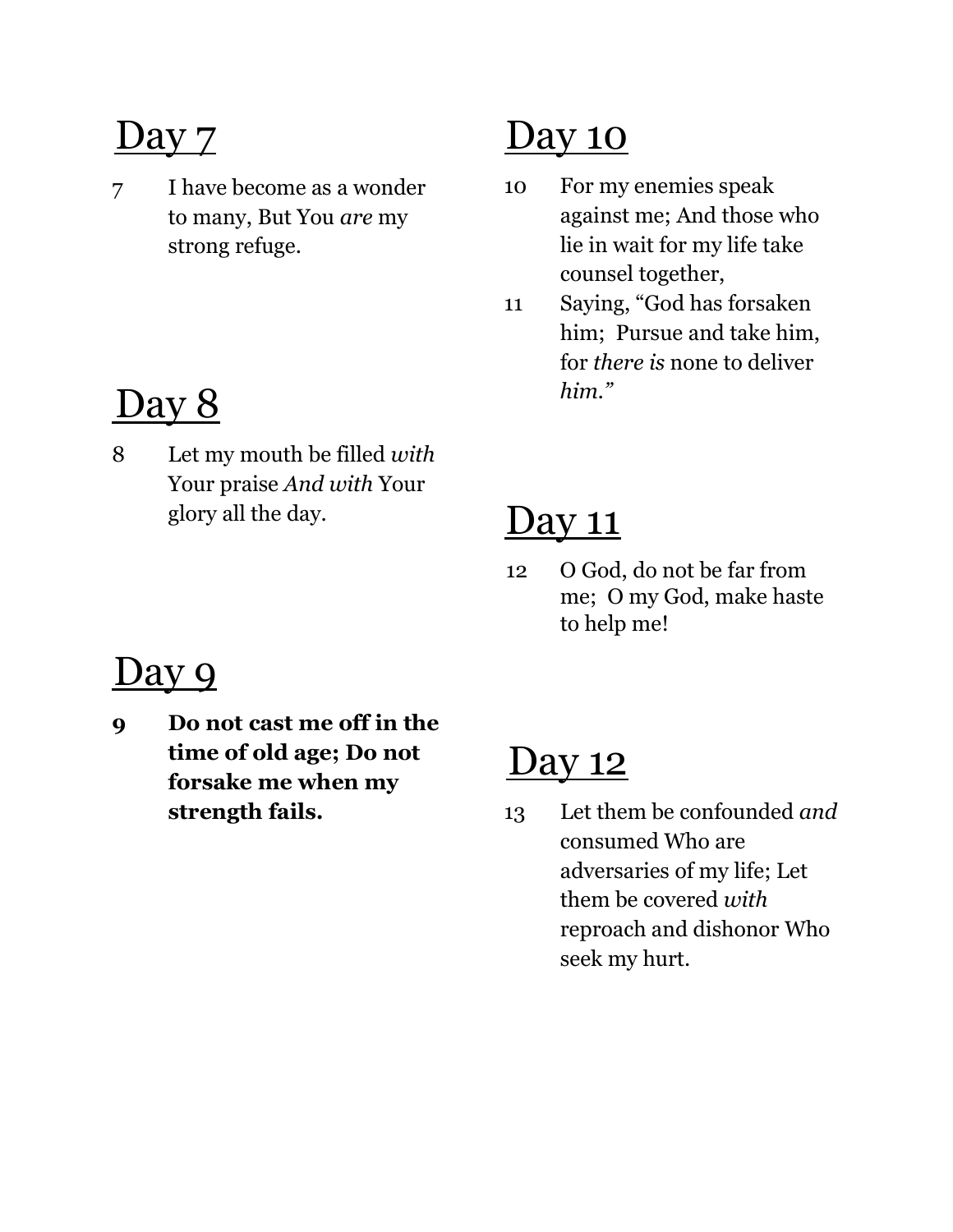14 But I will hope continually, And will praise You yet more and more.

#### Day 14

15 My mouth shall tell of Your righteousness And Your salvation all the day, For I do not know their limits.

# Day 16

- 17 O God, You have taught me from my youth; And to this day I declare Your wondrous works.
- 18 Now also when I am old and grayheaded, O God, do not forsake me, Until I declare Your strength to this generation, Your power to everyone who is to come.

# Day 15

16 I will go in the strength of the Lord GOD; I will make mention of Your righteousness, of Yours only.

#### <u>Day 17</u>

19 Also Your righteousness, O God, is very high, You who have done great things; O God, who is like You?